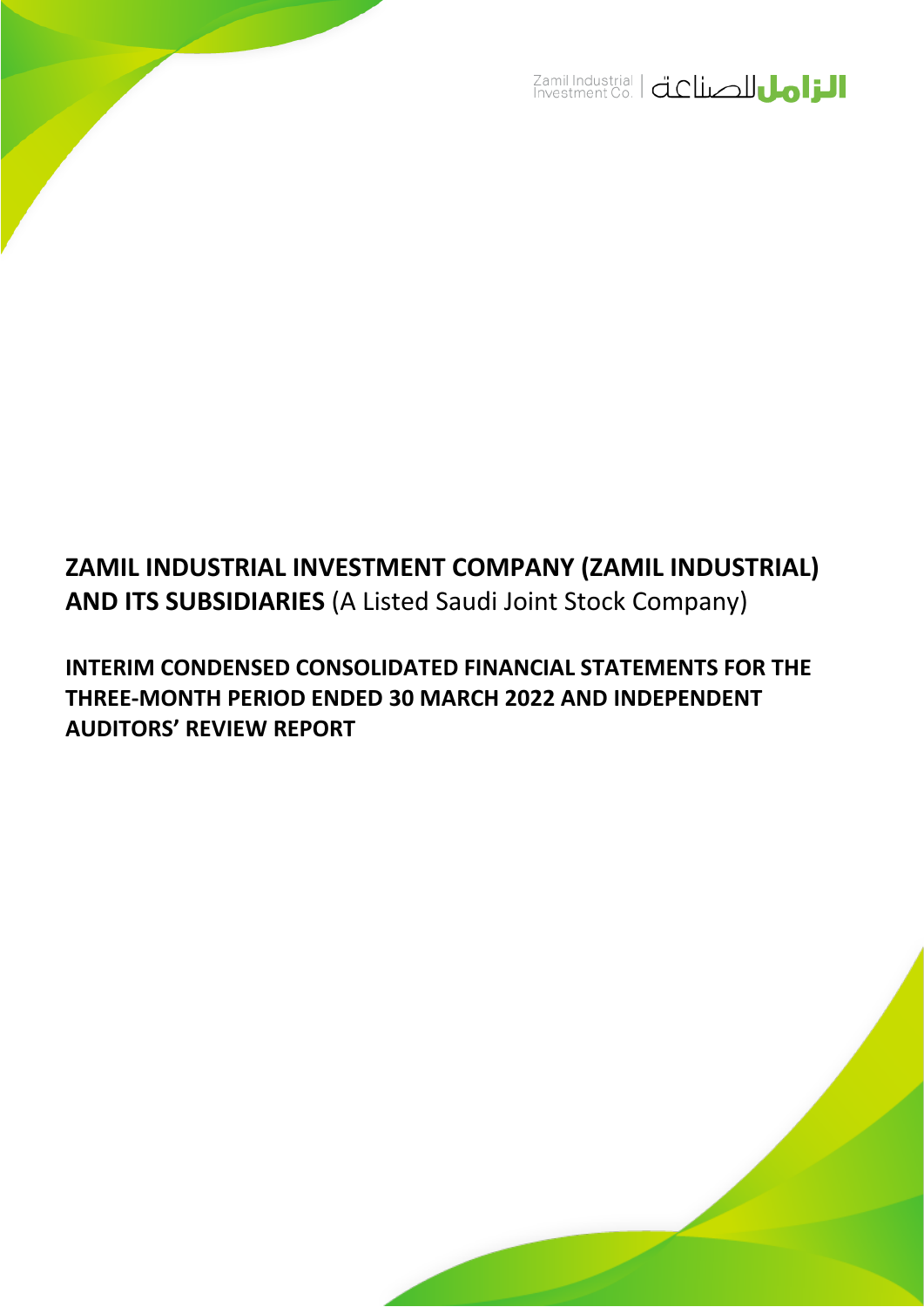## For the three-month period ended 31 March 2022 Zamil Industrial Investment Company (A Saudi Joint Stock Company) and its Subsidiaries INTERIM CONDENSED CONSOLIDATED FINANCIAL STATEMENTS (Unaudited)

## **Table of contents**

| Independent auditor's review report                              |         |
|------------------------------------------------------------------|---------|
| Interim condensed consolidated statement of profit or loss       |         |
| Interim condensed consolidated statement of comprehensive income |         |
| Interim condensed consolidated statement of financial position   |         |
| Interim condensed consolidated statement of changes in equity    |         |
| Interim condensed consolidated statement of cash flows           | $6 - 7$ |
| Notes to the interim condensed consolidated financial statements | $8-16$  |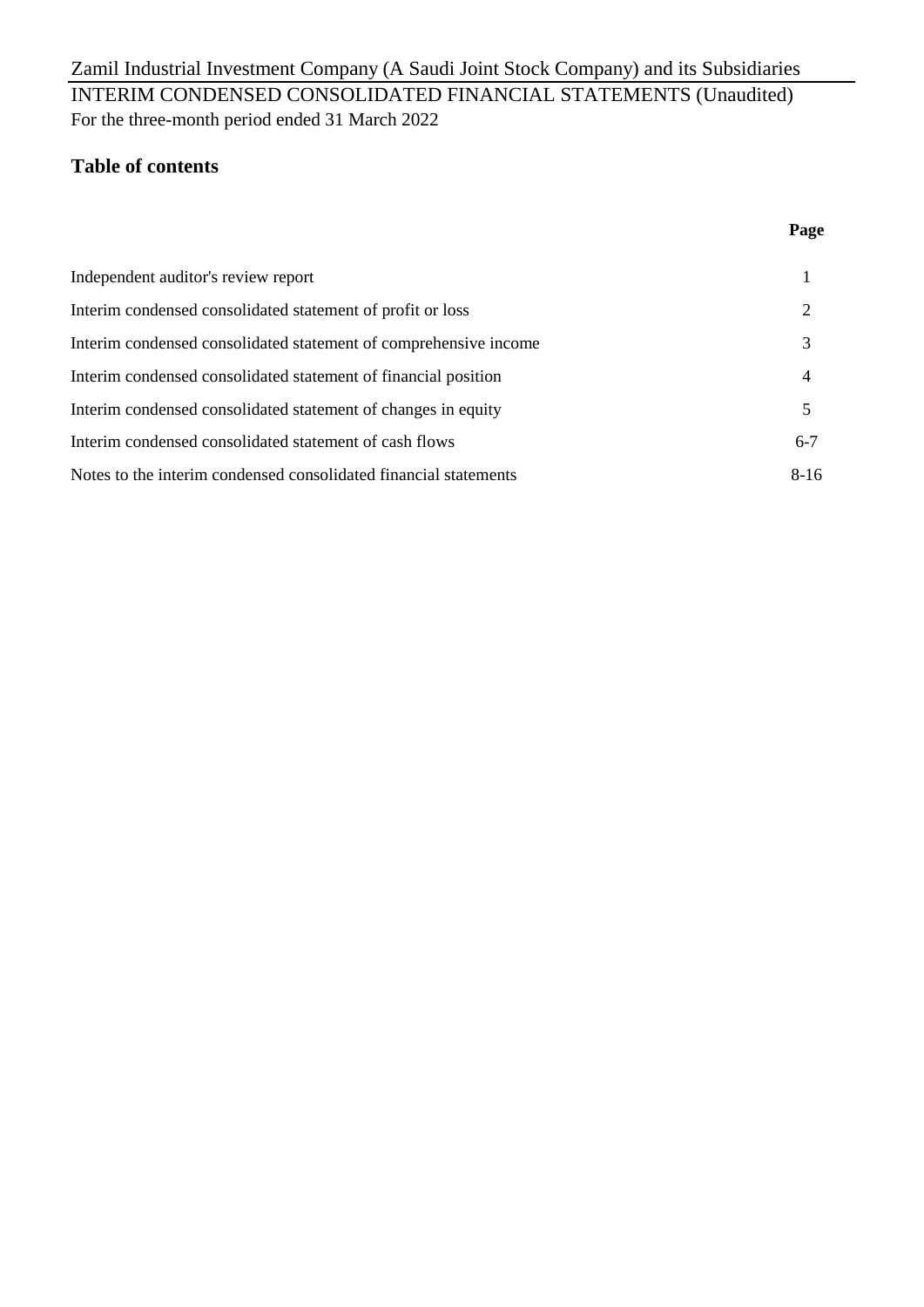

Ernst & Young Professional Services (Professional LLC) Paid-up capital (SR 5,500,000 - Five million five hundred thousand Saudi Riyal) Adeer Tower, 15th Floor Prince Turki Bin Abdulaziz Street, Al Khobar Corniche P.O. Box 3795 Al Khobar 31952 Kingdom of Saudi Arabia Head Office - Riyadh

C.R. No. 2051058792

+966 13 840 4600 Tel: Fax: +966 13 882 0087

ev.ksa@sa.ev.com ey.com

#### Independent auditor's review report on the interim condensed consolidated financial statements to the shareholders of Zamil Industrial Investment Company (A Saudi Joint Stock Company)

#### Introduction:

We have reviewed the accompanying interim condensed consolidated statement of financial position of Zamil Industrial Investment Company, A Saudi Joint Stock Company ("the Company") and its subsidiaries (collectively referred to as "the Group") as at 31 March 2022 and the related interim condensed consolidated statements of profit or loss, comprehensive income, changes in equity and cash flows for the three-month period then ended, and a summary of significant accounting policies and other explanatory notes. Management is responsible for the preparation and presentation of these interim condensed consolidated financial statements in accordance with International Accounting Standard 34, "Interim Financial Reporting" ("IAS 34") endorsed in the Kingdom of Saudi Arabia. Our responsibility is to express a conclusion on these interim condensed consolidated financial statements based on our review.

#### **Scope of Review:**

We conducted our review in accordance with International Standard on Review Engagements 2410, "Review of Interim Financial Information Performed by the Independent Auditor of the Entity" endorsed in the Kingdom of Saudi Arabia. A review of interim financial information consists of making inquiries, primarily of persons responsible for financial and accounting matters, and applying analytical and other review procedures. A review is substantially less in scope than an audit conducted in accordance with International Standards on Auditing that are endorsed in the Kingdom of Saudi Arabia and consequently does not enable us to obtain assurance that we would become aware of all significant matters that might be identified in an audit. Accordingly, we do not express an audit opinion.

#### Conclusion:

Based on our review, nothing has come to our attention that causes us to believe that the accompanying interim condensed consolidated financial statements are not prepared, in all material respects, in accordance with IAS 34 endorsed in the Kingdom of Saudi Arabia.

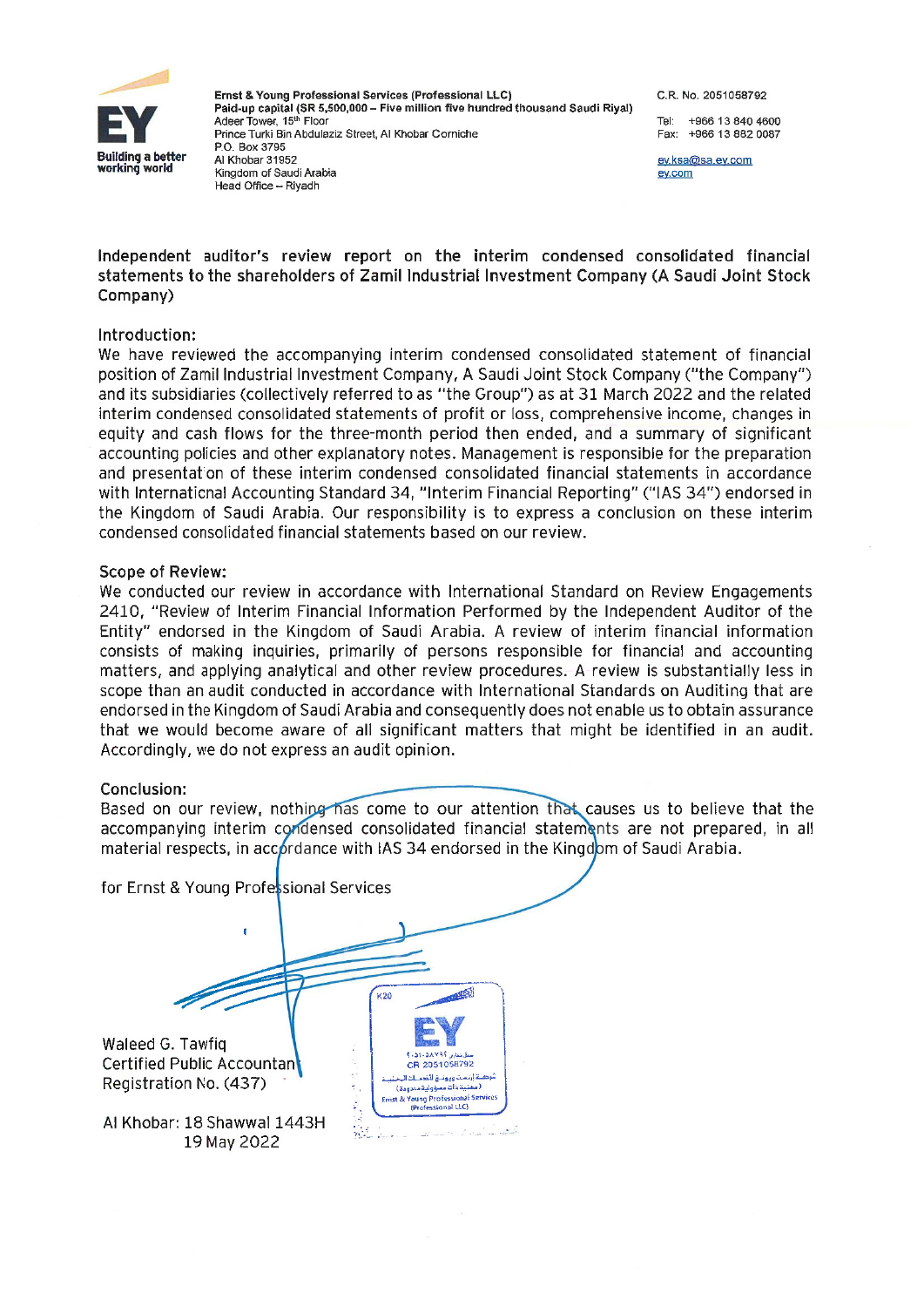## INTERIM CONDENSED CONSOLIDATED STATEMENT OF PROFIT OR LOSS (Unaudited) For the three-month period ended 31 March 2022

|                                                                         | <b>Notes</b> |                                      | For the three-month period<br>ended 31 March |  |
|-------------------------------------------------------------------------|--------------|--------------------------------------|----------------------------------------------|--|
|                                                                         |              | 2022<br><b>SR'000</b><br>(Unaudited) | 2021<br>SR'000<br>(Unaudited)                |  |
| <b>CONTINUING OPERATIONS</b>                                            |              |                                      |                                              |  |
| <b>REVENUES</b>                                                         |              |                                      |                                              |  |
| Revenue from contracts with customers                                   | 3            |                                      |                                              |  |
| Finance lease income                                                    |              | 893,716                              | 945,839                                      |  |
|                                                                         |              | 3,080                                | 3,342                                        |  |
| <b>DIRECT COSTS</b>                                                     |              | 896,796                              | 949,181                                      |  |
| Cost of sales                                                           |              | (666, 048)                           |                                              |  |
| Contracts cost                                                          |              | (134, 797)                           | (612, 576)<br>(198, 580)                     |  |
|                                                                         |              |                                      |                                              |  |
| <b>GROSS PROFIT</b>                                                     |              | (800, 845)                           | (811, 156)                                   |  |
|                                                                         |              | 95,951                               | 138,025                                      |  |
| <b>EXPENSES</b><br>Selling and distribution                             |              |                                      |                                              |  |
| General and administration                                              |              | (41, 918)                            | (40, 461)                                    |  |
| <b>OPERATING (LOSS) PROFIT FROM</b>                                     |              | (81, 486)                            | (79, 182)                                    |  |
| <b>CONTINUING OPERATIONS</b>                                            |              | (27, 453)                            | 18,382                                       |  |
| Share in results of associates and a joint venture                      |              | (1,043)                              | 4,019                                        |  |
| Other income, net<br>Finance costs                                      |              | 3,719                                | 4,171                                        |  |
|                                                                         |              | (15, 021)                            | (11,500)                                     |  |
| (LOSS) PROFIT BEFORE ZAKAT AND INCOME<br>TAX FROM CONTINUING OPERATIONS |              | (39,798)                             | 15,072                                       |  |
| Zakat and income tax                                                    | 4            | (9,136)                              | (2,769)                                      |  |
| (LOSS) PROFIT FOR THE YEAR FROM<br><b>CONTINUING OPERATIONS</b>         |              | (48, 934)                            | 12,303                                       |  |
| <b>DISCONTINUED OPERATIONS</b>                                          |              |                                      |                                              |  |
| Loss after zakat and income tax for the period                          |              |                                      |                                              |  |
| from discontinued operations                                            | 5            |                                      |                                              |  |
| <b>NET (LOSS) PROFIT FOR THE PERIOD</b>                                 |              | (1, 491)                             | (2,152)                                      |  |
|                                                                         |              | (50, 425)                            | 10, 151                                      |  |
| <b>ATTRIBUTABLE TO:</b>                                                 |              |                                      |                                              |  |
| Shareholders of the parent company                                      |              | (51, 921)                            | 5,200                                        |  |
| Non-controlling interests                                               |              | 1,496                                | 4,951                                        |  |
|                                                                         |              | (50, 425)                            | 10,151                                       |  |
| EARNINGS PER SHARE FROM NET (LOSS) PROFIT:                              |              |                                      |                                              |  |
| Basic and diluted earnings (loss) profit per share attributable         |              |                                      |                                              |  |
| to the shareholders of the parent company                               |              | (0.87)                               | 0.09                                         |  |
| EARNINGS PER SHARE FOR CONTINUING OPERATIONS:                           |              |                                      |                                              |  |
| Basic and diluted earnings (loss) profit per share attributable         |              |                                      |                                              |  |
| to the shareholders of the parent company                               |              |                                      |                                              |  |
|                                                                         |              | (0.84)                               | 0.12                                         |  |
|                                                                         |              |                                      |                                              |  |
|                                                                         |              |                                      |                                              |  |

The attached notes  $1$  to  $\pi$  form part of these interim condensed consolidated financial statements.

deux)

 $\sqrt{2}$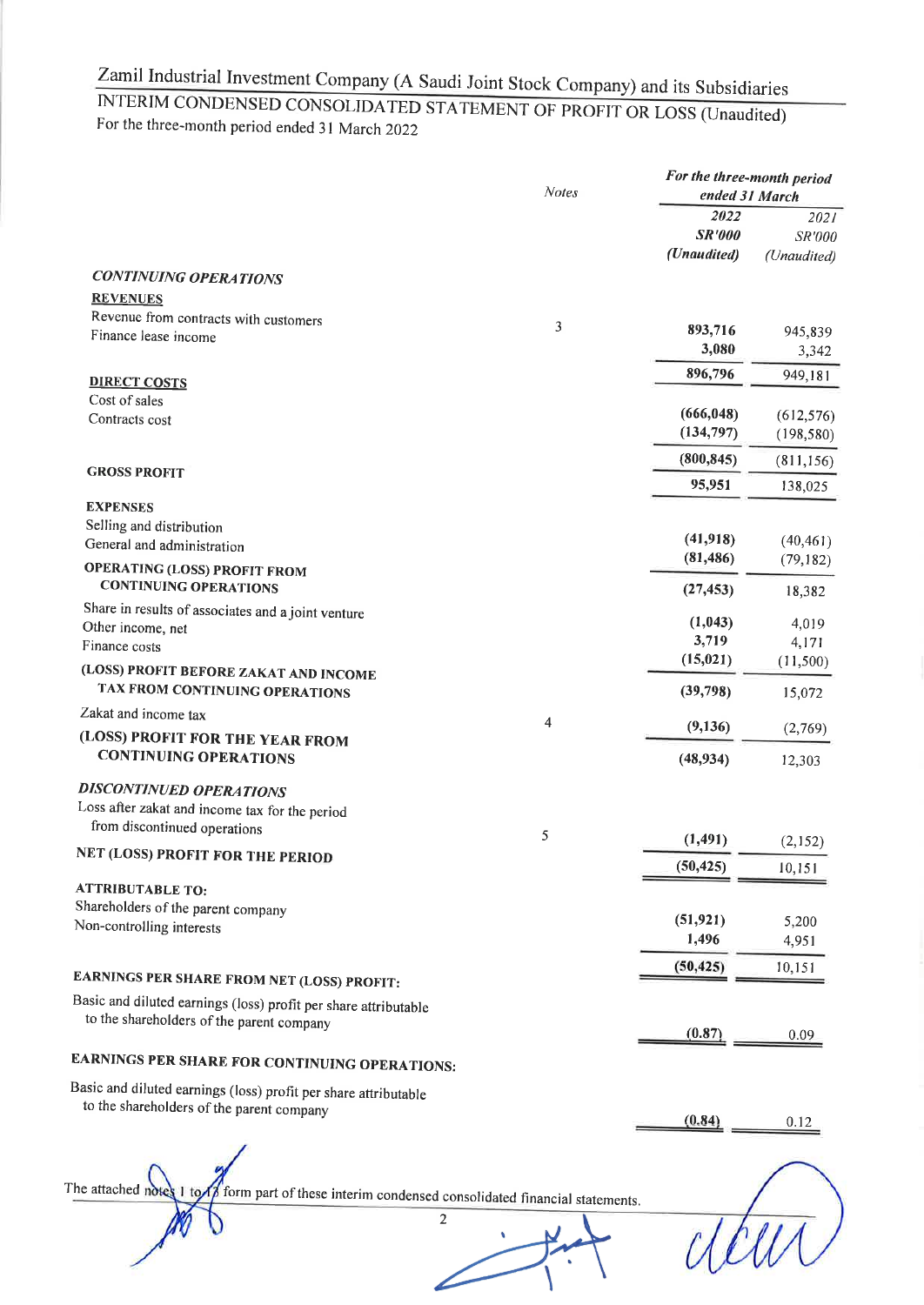INTERIM CONDENSED CONSOLIDATED STATEMENT OF COMPREHENSIVE INCOME (Unaudited) For the three-month period ended 31 March 2022

|                                                                                                                          | For the three-month period<br>ended 31 March |                                      |
|--------------------------------------------------------------------------------------------------------------------------|----------------------------------------------|--------------------------------------|
|                                                                                                                          | 2022<br><b>SR'000</b><br>(Unaudited)         | 2021<br><i>SR'000</i><br>(Unaudited) |
| NET (LOSS) PROFIT FOR THE PERIOD                                                                                         | (50, 425)                                    | 10,151                               |
| OTHER COMPREHENSIVE INCOME<br>Other comprehensive income may be reclassified to profit or loss<br>in subsequent periods: |                                              |                                      |
| Exchange differences on translation of foreign operations                                                                | (8, 852)                                     |                                      |
| Net other comprehensive loss may be reclassified<br>to profit or loss in subsequent periods                              | (8, 852)                                     | (138)<br>(138)                       |
| TOTAL COMPREHENSIVE (LOSS) INCOME FOR<br>THE PERIOD                                                                      | (59, 277)                                    | 10,013                               |
| <b>ATTRIBUTABLE TO:</b>                                                                                                  |                                              |                                      |
| Shareholders of the parent company<br>Non-controlling interests                                                          | (60, 773)<br>1,496                           | 5,062<br>4,951                       |
|                                                                                                                          | (59, 277)                                    | 10,013                               |

The attached moter 1 to  $\sqrt{3}$  form part of these interim condensed consolidated financial statements.

 $\overline{\mathbf{3}}$ 

dett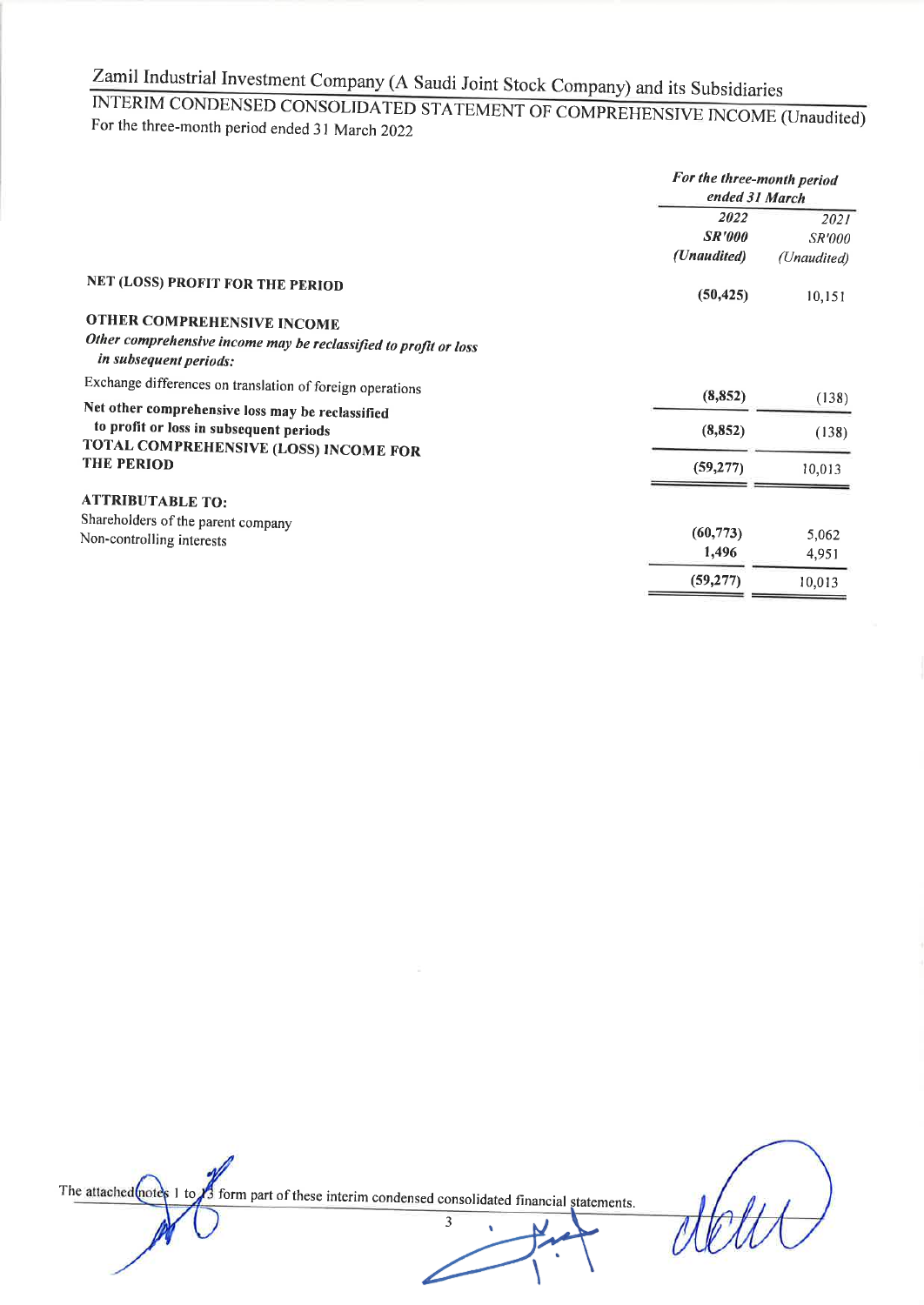## INTERIM CONDENSED CONSOLIDATED STATEMENT OF FINANCIAL POSITION (Unaudited) As at 31 March 2022

| <b>ASSETS</b>                                                                                                                                    | <b>Notes</b> | 31 March<br>2022<br><b>SR'000</b><br>(Unaudited) | 31 December<br>202 <sub>l</sub><br><b>SR'000</b><br>(Audited) |
|--------------------------------------------------------------------------------------------------------------------------------------------------|--------------|--------------------------------------------------|---------------------------------------------------------------|
| <b>NON-CURRENT ASSETS</b>                                                                                                                        |              |                                                  |                                                               |
| Property, plant and equipment<br>Right-of-use assets                                                                                             | 6            | 784,537<br>68,122                                | 804,853<br>71,336                                             |
| Investments in associates and a joint venture<br>Equity instrument at fair value through other comprehensive<br>Net investments in finance lease | 11           | 65,221<br>52,359<br>257,177                      | 91,264<br>52,359<br>266,844                                   |
| Deferred tax assets<br><b>TOTAL NON-CURRENT ASSETS</b>                                                                                           |              | 4,698                                            | 5,163                                                         |
|                                                                                                                                                  |              | 1,232,114                                        | 1,291,819                                                     |
| <b>CURRENT ASSETS</b><br>Inventories                                                                                                             |              | 1,533,299                                        | 1,435,348                                                     |
| Accounts receivable<br>Contract assets                                                                                                           |              | 1,887,432                                        | 1,775,474                                                     |
| Advances, other receivables and prepayments<br>Current portion of net investment in finance lease<br>Cash and cash equivalents                   |              | 768,060<br>335,154<br>25,935                     | 659,141<br>237,737<br>25,662                                  |
|                                                                                                                                                  |              | 212,841<br>4,762,721                             | 280,461<br>4,413,823                                          |
| Asset held for sale<br><b>TOTAL CURRENT ASSETS</b>                                                                                               | 5            | 18,437                                           | 18,437                                                        |
| <b>TOTAL ASSETS</b>                                                                                                                              |              | 4,781,158                                        | 4,432,260                                                     |
| <b>EQUITY AND LIABILITIES</b>                                                                                                                    |              | 6,013,272                                        | 5,724,079                                                     |
| <b>EQUITY</b>                                                                                                                                    |              |                                                  |                                                               |
| Share capital                                                                                                                                    | 7            | 600,000                                          |                                                               |
| Statutory reserve                                                                                                                                |              | 180,000                                          | 600,000<br>180,000                                            |
| Retained earnings<br>Foreign currency translation reserve                                                                                        |              | 148,856                                          | 200,777                                                       |
| Fair value reserve                                                                                                                               |              | (39,080)                                         | (30, 228)                                                     |
| EQUITY ATTRIBUTABLE TO THE SHAREHOLDERS OF                                                                                                       |              | 16,175                                           | 16,175                                                        |
| THE PARENT COMPANY                                                                                                                               |              | 905,951                                          | 966,724                                                       |
| <b>NON-CONTROLLING INTERESTS</b>                                                                                                                 |              | 176,832                                          | 182,900                                                       |
| <b>TOTAL EQUITY</b>                                                                                                                              |              | 1,082,783                                        | 1,149,624                                                     |
| <b>NON-CURRENT LIABILITIES</b><br>Term loans                                                                                                     |              |                                                  |                                                               |
| Employees' defined benefit liabilities                                                                                                           |              | 24,359                                           | 7,040                                                         |
| Lease liabilities                                                                                                                                |              | 228,364                                          | 229,134                                                       |
| Deferred tax liabilities                                                                                                                         |              | 53,876<br>7,152                                  | 54,612                                                        |
| <b>TOTAL NON-CURRENT LIABILITIES</b>                                                                                                             |              | 313,751                                          | 7,152<br>297,938                                              |
| <b>CURRENT LIABILITIES</b>                                                                                                                       |              |                                                  |                                                               |
| Accounts payable<br>Accruals and provisions                                                                                                      |              | 621,502                                          | 624,541                                                       |
| Short term loans                                                                                                                                 |              | 499,640                                          | 476,051                                                       |
| Current portion of term loans                                                                                                                    |              | 2,689,266                                        | 2,435,369                                                     |
| Current portion of lease liabilities                                                                                                             |              | 20,414                                           | 40,208                                                        |
| Contract liabilities                                                                                                                             |              | 14,384                                           | 16,763                                                        |
| Zakat and income tax provision                                                                                                                   | 4            | 716,548<br>54,984                                | 636,256                                                       |
| <b>TOTAL CURRENT LIABILITIES</b>                                                                                                                 |              | 4,616,738                                        | 47,329<br>4,276,517                                           |
| <b>TOTAL LIABILITIES</b>                                                                                                                         |              | 4,930,489                                        |                                                               |
| TOTAL EQUITY AND LIABILITIES                                                                                                                     |              | 6,013,272                                        | 4,574,455                                                     |
|                                                                                                                                                  |              |                                                  | 5,724,079                                                     |

The attached notes 1 to 18 form part of these interim condensed consolidated financial statements.

 $\overline{4}$ 

Utell,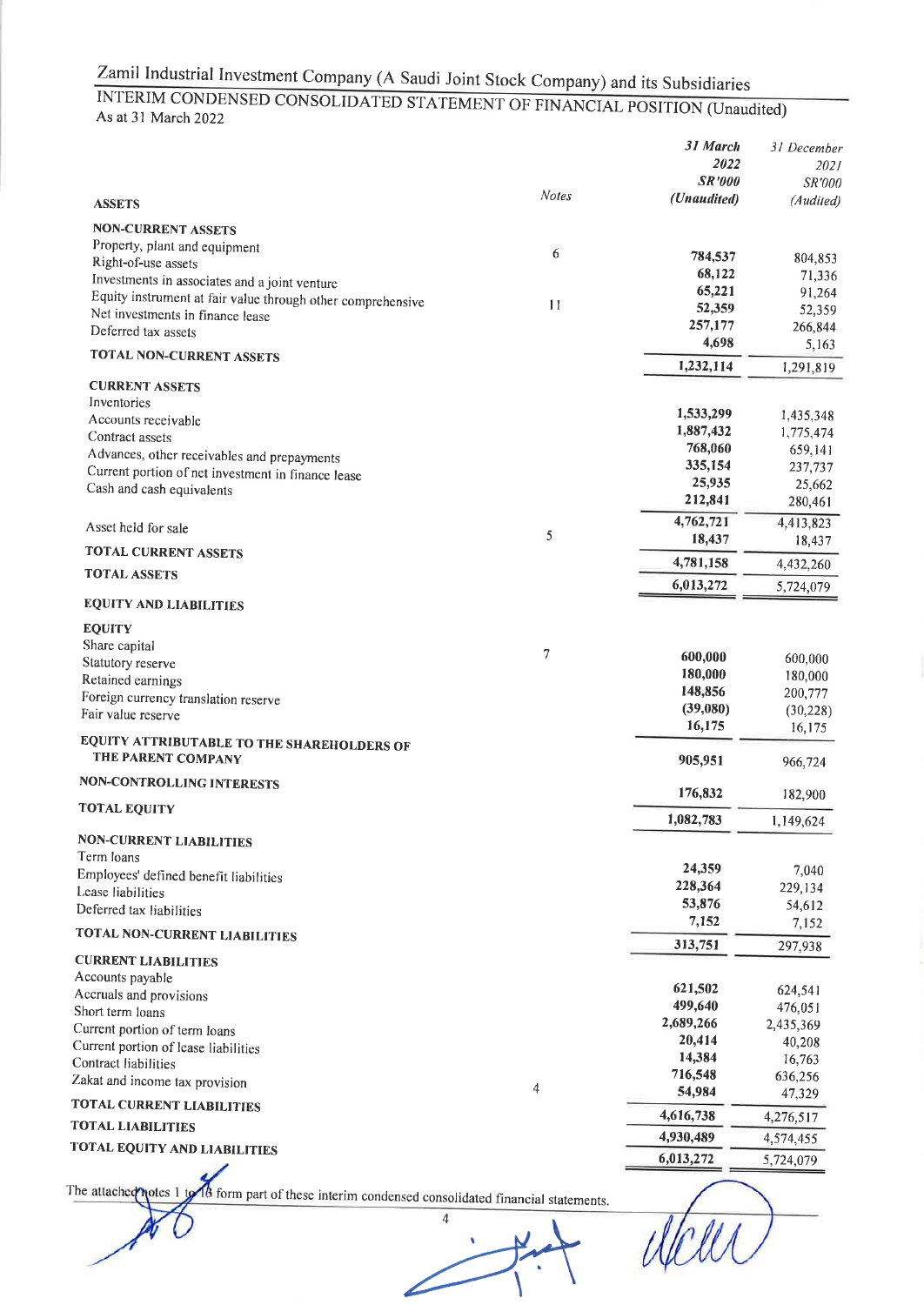# INTERIM CONDENSED CONSOLIDATED STATEMENT OF CHANGES IN EQUITY (Unaudited) For the three-month period ended 31 March 2022

|                                                                                          |                          |                                 |                                 | Attributed to shareholders of the parent company         |                                  |                       |                                               |                         |
|------------------------------------------------------------------------------------------|--------------------------|---------------------------------|---------------------------------|----------------------------------------------------------|----------------------------------|-----------------------|-----------------------------------------------|-------------------------|
|                                                                                          | Share capital<br>SR '000 | Statutory<br>reserve<br>SR '000 | Retained<br>earnings<br>SR '000 | Foreign<br>currency<br>translation<br>reserve<br>SR '000 | Fair value<br>reserve<br>SR '000 | Total<br>SR '000      | $Non-$<br>controlling<br>interests<br>SR '000 | Total equity<br>SR '000 |
| Balance at 1 January 2022 (Audited)                                                      | 600,000                  | 180,000                         | 200,777                         | (30, 228)                                                | 16,175                           | 966,724               |                                               |                         |
| Net (loss) profit for the period<br>Other comprehensive loss for the period              |                          |                                 | (51, 921)                       | (8, 852)                                                 |                                  | (51, 921)<br>(8, 852) | 182,900<br>1,496                              | 1,149,624<br>(50, 425)  |
| Total comprehensive (loss) income for the period<br>Investment in a subsidiary           |                          |                                 | (51, 921)                       | (8, 852)<br>×                                            |                                  | (60, 773)             | 1,496                                         | (8, 852)<br>(59, 277)   |
| Balance at 31 March 2022 (Unaudited)                                                     | 600,000                  | 180,000                         | 148,856                         | (39,080)                                                 | 16,175                           | 905,951               | (7, 564)<br>176,832                           | (7, 564)<br>1,082,783   |
| Balance at 1 January 2021 (Audited)<br>Net profit for the period                         | 600,000                  | 180,000                         | 375,048                         | (28, 643)                                                | 7,064                            | 1,133,469             | 201,439                                       | 1,334,908               |
| Other comprehensive loss for the period                                                  |                          |                                 | 5,200<br>÷                      | (138)                                                    |                                  | 5,200<br>(138)        | 4,951                                         | 10,151                  |
| Total comprehensive income (loss) for the period<br>Balance at 31 March 2021 (Unaudited) |                          |                                 | 5,200                           | (138)                                                    |                                  | 5,062                 | 4,951                                         | (138)<br>10,013         |
|                                                                                          | 600,000                  | 180,000                         | 380,248                         | (28, 781)                                                | 7,064                            | 1,138,531             | 206,390                                       | 1,344,921               |

The attached notes 1 to 13 form part of the semigriph condensed consolidated financial statements.

5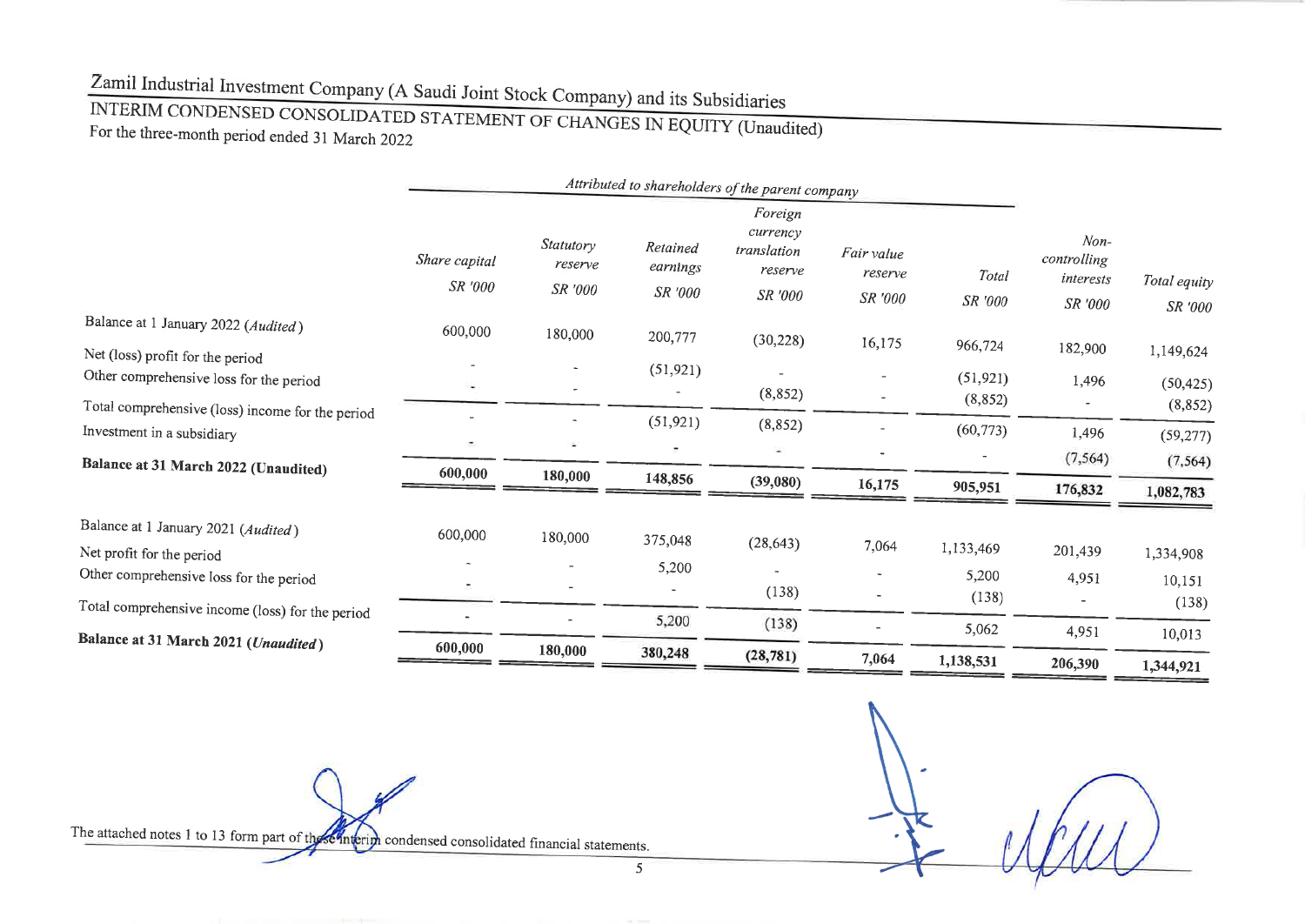## INTERIM CONDENSED CONSOLIDATED STATEMENT OF CASH FLOWS (Unaudited) For the three-month period ended 31 March 2022

|                                                                                       | For the three-month period<br>ended 31 March |                         |
|---------------------------------------------------------------------------------------|----------------------------------------------|-------------------------|
|                                                                                       | 2022                                         | 2021                    |
|                                                                                       | <b>SR'000</b>                                | SR'000                  |
| <b>OPERATING ACTIVITIES</b>                                                           | (Unaudited)                                  | (Unaudited)             |
| Loss (profit) before zakat and income tax from continuing operations                  |                                              |                         |
| Loss before zakat and income tax from discontinued operations                         | (39,798)<br>(1, 491)                         | 15,072<br>(2, 152)      |
| Adjustments to reconcile loss (profit) before zakat and income tax to net cash flows: |                                              |                         |
| Depreciation of property, plant and equipment                                         |                                              |                         |
| Depreciation of right-of-use assets                                                   | 22,634                                       | 25,224                  |
| Employees' defined benefit liabilities                                                | 3,166                                        | 5,208                   |
| Finance costs                                                                         | (770)                                        | (653)                   |
| Share in results of associates and a joint venture                                    | 15,510                                       | 12,014                  |
| Losses on disposal of property, plant and equipment                                   | 1,043<br>658                                 | (4,019)                 |
|                                                                                       |                                              | 39                      |
| Working capital adjustments:                                                          | 952                                          | 50,733                  |
| Inventories                                                                           |                                              |                         |
| Accounts receivable                                                                   | (97, 951)<br>(111,958)                       | 15,718                  |
| Contract assets                                                                       | (108, 919)                                   | (102, 394)<br>(51, 532) |
| Advances, other receivables and prepayments                                           | (97, 417)                                    | 13,830                  |
| Net investment in finance lease                                                       | 9,394                                        | 6,053                   |
| Accounts payable<br>Accruals and provisions                                           | (3,039)                                      | (26, 843)               |
| <b>Contract liabilities</b>                                                           | 23,589                                       | 121,982                 |
| Cash used in operations                                                               | 80,292                                       | (34, 628)               |
|                                                                                       | (305, 057)                                   | (7,081)                 |
| Financial charges paid                                                                | (14, 569)                                    | (10, 975)               |
| Zakat and income tax paid                                                             | (137)                                        |                         |
| Net cash used in operating activities                                                 | (319,763)                                    | (18,056)                |
| <b>INVESTING ACTIVITIES</b>                                                           |                                              |                         |
| Purchase of property, plant and equipment                                             |                                              |                         |
| Proceeds from disposal of property, plant and equipment                               | (5,992)                                      | (15,908)                |
| Dividends received from an associate                                                  | 640                                          | 99                      |
| Investment in a subsidiary                                                            | 25,000<br>(7, 564)                           | 5,000                   |
| Net cash from (used in) investing activities                                          |                                              |                         |
| <b>FINANCING ACTIVITIES</b>                                                           | 12,084                                       | (10, 809)               |
| Net movement in short term loans                                                      |                                              |                         |
| Net movement in term loans                                                            | 253,897                                      | 38,918                  |
| Payments against lease liabilities                                                    | (2, 542)                                     | (1,202)                 |
|                                                                                       | (3,989)                                      | (1, 352)                |
| Net cash from financing activities                                                    | 247,366                                      | 36,364                  |
| (DECREASE) INCREASE IN CASH AND CASH EQUIVALENTS                                      | (60, 313)                                    | 7,499                   |
| Cash and cash equivalents at the beginning of the period                              | 280,461                                      | 156,092                 |
| Movement in foreign currency translation reserve, net                                 | (7, 307)                                     |                         |
| CASH AND CASH EQUIVALENTS AT THE END OF THE PERIOD                                    |                                              | 339                     |
|                                                                                       | 212,841                                      | 163,930                 |

(continued...)

The attached notes 1 to  $13/2$  muphrt of these interim condensed consolidated financial statements.

 $\overline{6}$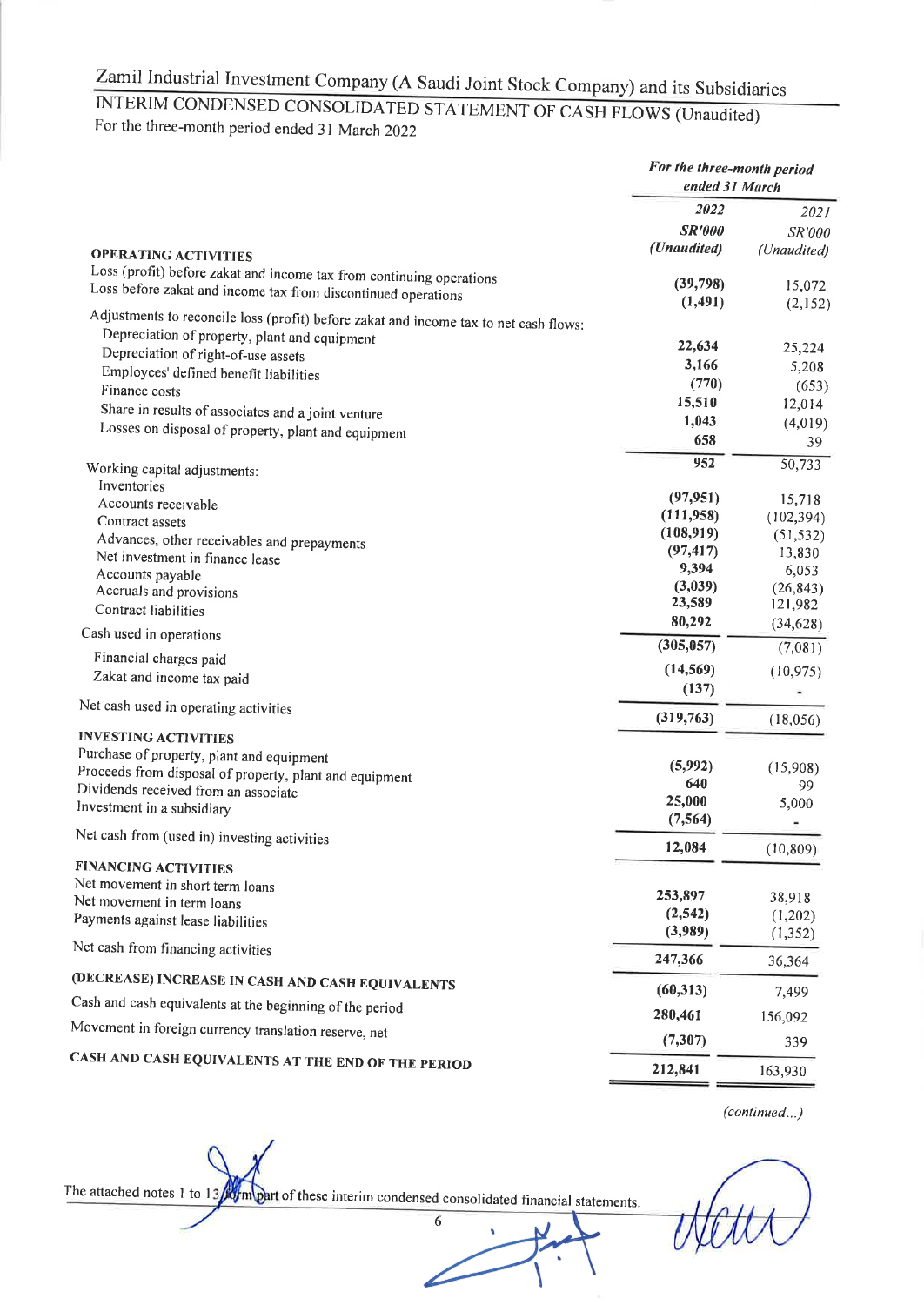# INTERIM CONDENSED CONSOLIDATED STATEMENT OF CASH FLOWS (Unaudited) -(continued)

For the three-month period ended 31 March 2022

|                                                                                                                                                                                            |                                      | For the three-month period<br>ended 31 March |  |
|--------------------------------------------------------------------------------------------------------------------------------------------------------------------------------------------|--------------------------------------|----------------------------------------------|--|
|                                                                                                                                                                                            | 2022<br><b>SR'000</b><br>(Unaudited) | 2021<br><i>SR'000</i><br>(Unaudited)         |  |
| <b>NON-CASH TRANSACTIONS:</b><br>Exchange differences on income and deferred taxes<br>Exchange differences on right-of-use assets<br>Exchange differences on property, plant and equipment | 879<br>(48)<br>(2,376)               | 284<br>6<br>61                               |  |

The attached noter<sup>1</sup> to 13 form part of these interim condensed consolidated financial statements.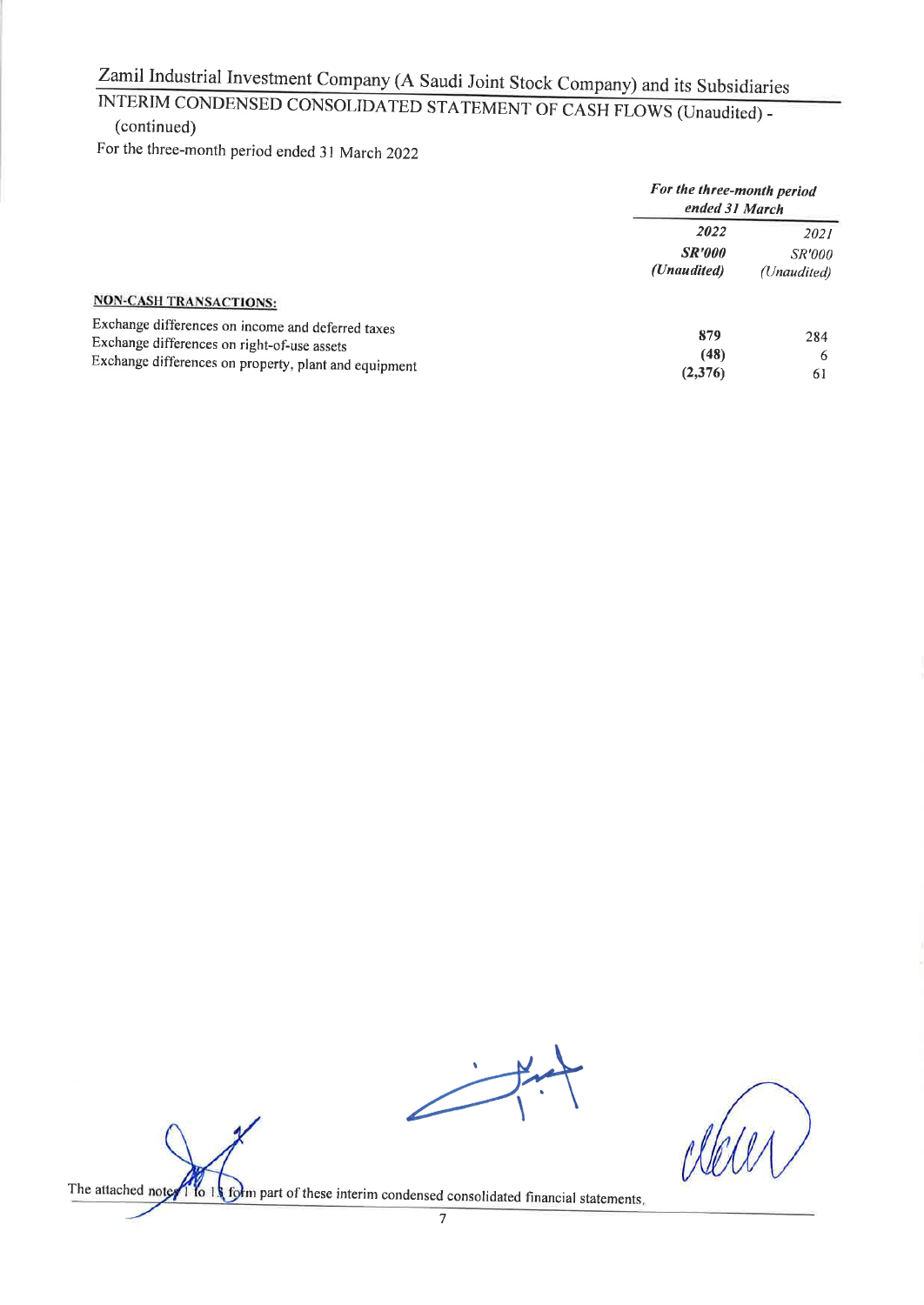#### **1 CORPORATE INFORMATION**

Zamil Industrial Investment Company ("the Company") was converted to a Saudi Joint Stock Company in accordance with the Ministerial Resolution number 407 dated 14 Rabi' al-Awwal 1419H (corresponding to 9 July 1998). Prior to that, the Company was operating as a limited liability company under the name of Zamil Steel Buildings Company Limited. The Company is registered in the Kingdom of Saudi Arabia under Commercial Registration number 2050004215 dated 19 Ramadan 1396H (corresponding to 14 September 1976) with the following branch in the Kingdom of Saudi Arabia:

| Commercial registration number | Date                      | Location |
|--------------------------------|---------------------------|----------|
| 2050099363                     | 8 Jumada' II 1435H Dammam |          |

The Company has investment in the following subsidiaries:

|                                                                                        | Effective ownership percentage |             |
|----------------------------------------------------------------------------------------|--------------------------------|-------------|
|                                                                                        | 31 March                       | 31 December |
|                                                                                        | 2022                           | 2021        |
| Zamil Steel Holding Company Limited - Saudi Arabia                                     | 100%                           | 100%        |
| - Zamil Steel Pre-Engineered Buildings Company Limited - Saudi Arabia                  | 100%                           | 100%        |
| - Zamil Structural Steel Company Limited - Saudi Arabia                                | 100%                           | 100%        |
| - Zamil Towers & Galvanizing Company - Saudi Arabia                                    | 100%                           | 100%        |
| - Zamil Process Equipment Company Limited - Saudi Arabia                               | 100%                           | 100%        |
| - Building Component Solutions Company Limited - Saudi Arabia                          | 100%                           | 100%        |
| - Zamil Steel Construction Company Limited - Saudi Arabia                              | 100%                           | 100%        |
| - Zamil Inspection & Maintenance of Industrial Projects Company Limited - Saudi Arabia | 100%                           | 100%        |
| - Metallic Construction and Contracting Company Limited - Egypt                        | 100%                           | 100%        |
| Zamil Air Conditioners Holding Company Limited - Saudi Arabia                          | 100%                           | 100%        |
| - Zamil Air Conditioners & Home Appliances Company Limited - Saudi Arabia              | 100%                           | 100%        |
| - Zamil Central Air Conditioners Company Limited - Saudi Arabia                        | 100%                           | 100%        |
| - Zamil Air Conditioning & Refrigeration Services Company Limited - Saudi Arabia       | 100%                           | 100%        |
| - Ikhtebar Company Limited - Saudi Arabia                                              | 100%                           | 100%        |
| - Eastern District Cooling Company Limited - Saudi Arabia                              | 100%                           | 100%        |
| - Zamil Energy Services Company Limited - Saudi Arabia                                 | 100%                           | 100%        |
| - Zamil Air Conditioning and Refrigeration Services Company W.L.L - Bahrain            | 100%                           | 100%        |
| Arabian Stonewool Insulation Company - Saudi Arabia                                    | 100%                           | 100%        |
| - Second Insulation Company Limited - Saudi Arabia                                     | 100%                           | 100%        |
| - Saudi Preinsulated Pipes Industries - Saudi Arabia                                   | 51%                            | 51%         |
| Gulf Insulation Group - Saudi Arabia                                                   | 51%                            | 51%         |
| Zamil Steel Building Company - Egypt                                                   | 100%                           | 100%        |
| Zamil Steel Buildings (Shanghai) Company Limited - China                               | 100%                           | 100%        |
| Zamil Steel Buildings India Private Limited - India                                    | 100%                           | 100%        |
| Zamil Steel Engineering India Private Limited - India                                  | 100%                           | 100%        |
| Zamil Industrial Investment Company - UAE                                              | 100%                           | 100%        |
| Zamil Steel Industries Abu Dhabi (LLC) - UAE                                           | 100%                           | 100%        |
| Zamil Structural Steel Company - Egypt                                                 | 100%                           | 100%        |
| Zamil Construction India Private Limited - India                                       | 100%                           | 100%        |
| Zamil Information Technology Global Private Limited - India                            | 100%                           | 100%        |
| Zamil Higher Institute for Industrial Training - Saudi Arabia                          | 100%                           | 100%        |
| Zamil Air Conditioners India Private Limited - India                                   | 100%                           | 100%        |
| Saudi Central Energy Company Limited - Saudi Arabia                                    | 100%                           | 100%        |
| Zamil Industrial Investment Company Asia Pte. Limited - Singapore                      | 100%                           | 100%        |
| Zamil Steel Buildings Vietnam Company Limited - Vietnam*                               | 100%                           | 92.27%      |

\*During the period, the Group has acquired remaining shares of Zamil Steel Buildings Vietnam Company Limited and paid SR 7.6 million as consideration for the transfer of remaining equity shares at book value. Accordingly, the related noncontrolling interest is derecognised by the same amount.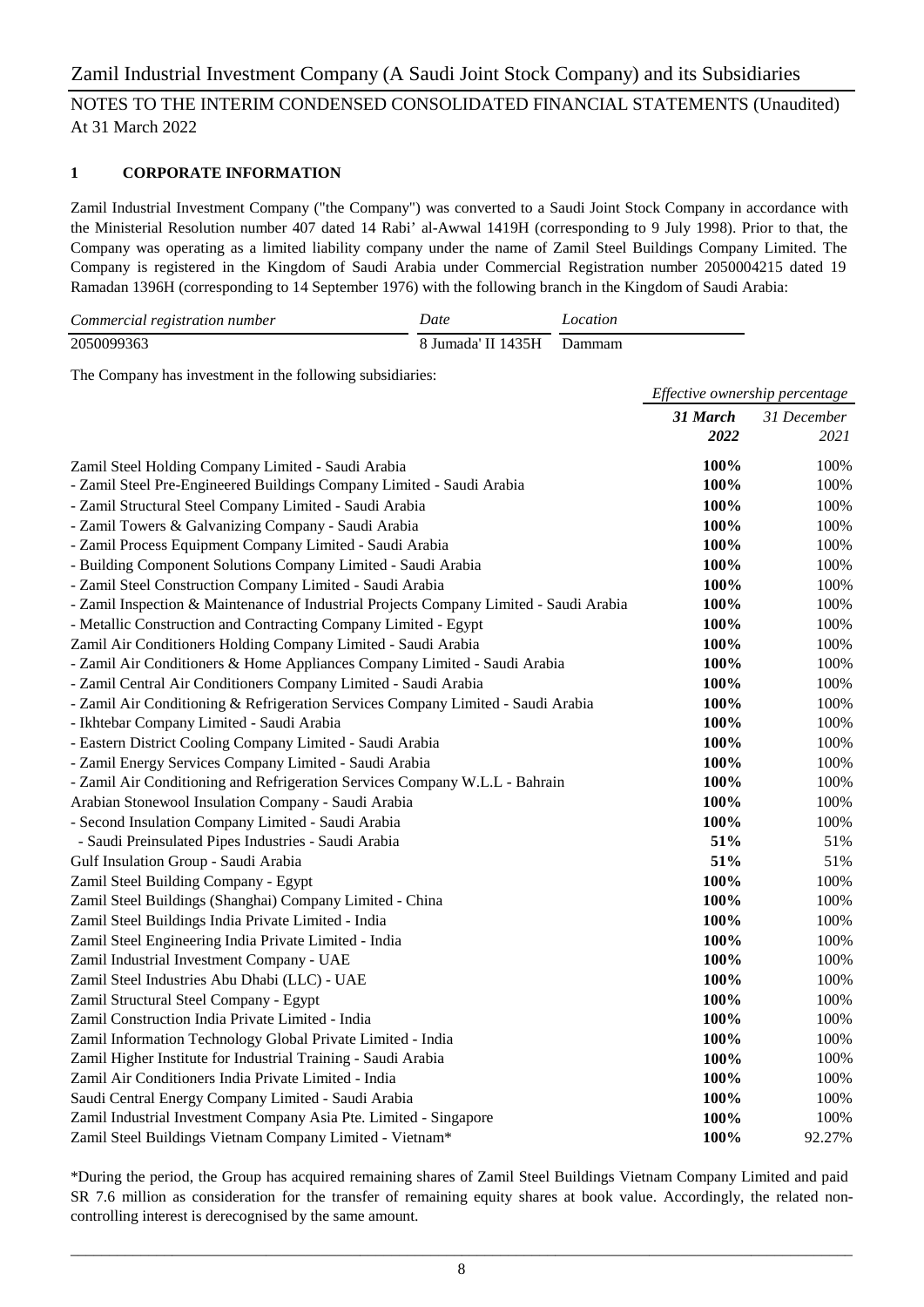(continued) At 31 March 2022

#### **1 CORPORATE INFORMATION (continued)**

The Company and its subsidiaries listed above (collectively referred to as the "Group") are engaged in design and engineering, manufacturing and fabrication of construction materials, pre-engineering steel buildings, steel structures, air conditions and climate control systems for commercial, industrial and residential applications, telecom and broadcasting towers, process equipment, fiberglass, rockwool and engineering plastic foam insulation, and solar power projects.

The interim condensed consolidated financial statements of the Group as of 31 March 2022 were authorised for issuance in accordance with the Board of Directors resolution on 19 May 2022 (corresponding to 18 Shawwal 1443H).

#### **2 SIGNIFICANT ACCOUNTING POLICIES**

#### **2.1 Basis of preparation**

These interim condensed consolidated financial statements have been prepared in accordance with International Accounting Standard 34 "Interim Financial Reporting" as endorsed in Kingdom of Saudi Arabia (KSA). The interim condensed consolidated financial statements do not include all the information and disclosures required in the annual financial statements, and should be read in conjunction with the Group's annual consolidated financial statements as at 31 December 2021. In addition, the results of the operations for the period ended 31 March 2022 do not necessarily represent an indicator for the results of the operations for the year ending 31 December 2021.

These interim condensed consolidated financial statements are prepared using historical cost convention except for the remeasurement of equity instruments at fair value through other comprehensive income, using the accrual basis of accounting.

These interim condensed consolidated financial statements are presented in Saudi Riyals ("SR") which is also the functional currency of the Group. All values are rounded to the nearest thousands ("SR '000"), except when otherwise indicated.

#### **2.2 New standards, interpretation and amendments adopted by the Group**

The accounting policies adopted in the preparation of the interim condensed consolidated financial statements are consistent with those followed in the preparation of the Group's annual consolidated financial statements for the year ended 31 December 2021, except for amendments that have to be mandatory applied as per 1 January 2022. The Group has not early adopted any standard, interpretation or amendment that has been issued but is not yet effective.

Several amendments and interpretations apply for the first time in 2022, but do not have an impact on the interim condensed consolidated financial statements of the Group.

#### **Onerous Contracts – Costs of Fulfilling a Contract – Amendments to IAS 37**

An onerous contract is a contract under which the unavoidable costs (i.e., the costs that the Group cannot avoid because it has the contract) of meeting the obligations under the contract exceed the economic benefits expected to be received under it. The amendments specify that when assessing whether a contract is onerous or loss-making, an entity needs to include costs that relate directly to a contract to provide goods or services include both incremental costs (e.g., the costs of direct labour and materials) and an allocation of costs directly related to contract activities (e.g., depreciation of equipment used to fulfil the contract as well as costs of contract management and supervision). General and administrative costs do not relate directly to a contract and are excluded unless they are explicitly chargeable to the counterparty under the contract.

These amendments had no impact on the interim condensed consolidated financial statements of the Group.

#### **Reference to the Conceptual Framework – Amendments to IFRS 3**

The amendments replace a reference to a previous version of the IASB's Conceptual Framework with a reference to the current version issued in March 2018 without significantly changing its requirements.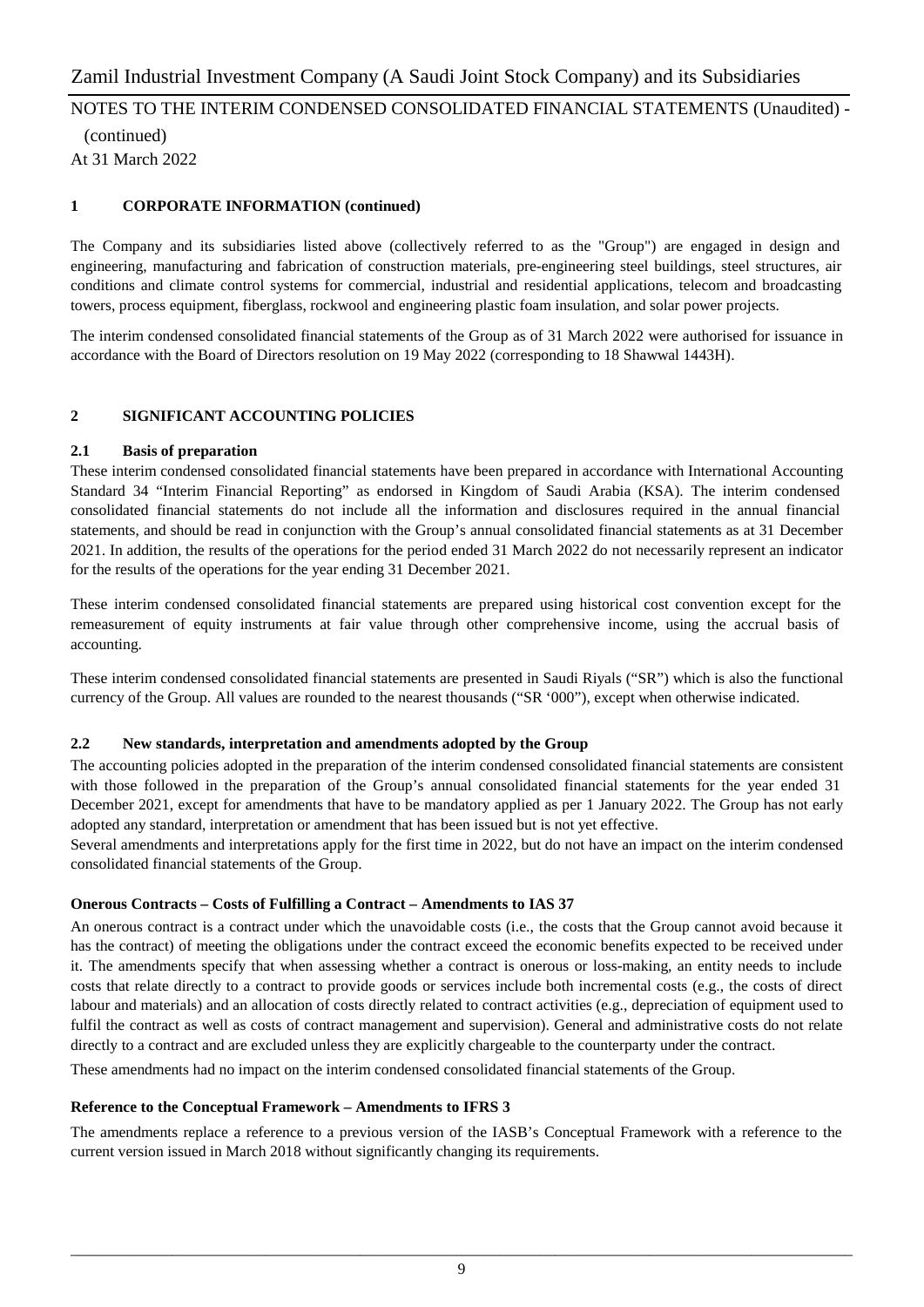(continued) At 31 March 2022

#### **2 SIGNIFICANT ACCOUNTING POLICIES (continued)**

#### **2.2 New standards, interpretation and amendments adopted by the Group (continued)**

#### **Reference to the Conceptual Framework – Amendments to IFRS 3 (continued)**

The amendments add an exception to the recognition principle of IFRS 3 Business Combinations to avoid the issue of potential 'day 2' gains or losses arising for liabilities and contingent liabilities that would be within the scope of IAS 37 Provisions, Contingent Liabilities and Contingent Assets or IFRIC 21 Levies, if incurred separately. The exception requires entities to apply the criteria in IAS 37 or IFRIC 21, respectively, instead of the Conceptual Framework, to determine whether a present obligation exists at the acquisition date.

The amendments also add a new paragraph to IFRS 3 to clarify that contingent assets do not qualify for recognition at the acquisition date.

These amendments had no impact on the interim condensed consolidated financial statements of the Group as there were no contingent assets, liabilities and contingent liabilities within the scope of these amendments arisen during the period.

#### **Property, Plant and Equipment: Proceeds before Intended Use – Amendments to IAS 16**

The amendment prohibits entities from deducting from the cost of an item of property, plant and equipment, any proceeds of the sale of items produced while bringing that asset to the location and condition necessary for it to be capable of operating in the manner intended by management. Instead, an entity recognises the proceeds from selling such items, and the costs of producing those items, in profit or loss. These amendments had no impact on the interim condensed consolidated financial statements of the Group as there were no sales of such items produced by property, plant and equipment made available for use on or after the beginning of the earliest period presented.

#### **IFRS 9 Financial Instruments – Fees in the '10 per cent' test for derecognition of financial liabilities**

The amendment clarifies the fees that an entity includes when assessing whether the terms of a new or modified financial liability are substantially different from the terms of the original financial liability. These fees include only those paid or received between the borrower and the lender, including fees paid or received by either the borrower or lender on the other's behalf. There is no similar amendment proposed for IAS 39 Financial Instruments: Recognition and Measurement.

These amendments had no impact on the interim condensed consolidated financial statements of the Group as there were no modifications of the Group's financial instruments during the period.

#### **3 REVENUE FROM CONTRACTS WITH CUSTOMERS**

Set out below is the disaggregation of the Group's revenue from contracts with customers:

|                                             | Three-month period ended 31<br><b>March</b><br>(Unaudited) |                |
|---------------------------------------------|------------------------------------------------------------|----------------|
|                                             |                                                            |                |
|                                             |                                                            |                |
|                                             | 2022                                                       | 2021           |
|                                             | <b>SR</b> '000                                             | <i>SR '000</i> |
| Sale of goods                               | 686,245                                                    | 640,086        |
| Revenue from long-term contracts            | 151,053                                                    | 227,265        |
| Rendering of services                       | 56,418                                                     | 78,488         |
| Total revenue from contracts with customers | 893,716                                                    | 945,839        |

Reconciliation of the Group's disaggregate revenue for its reportable segments and timing of revenue recognition is disclosed in note 10.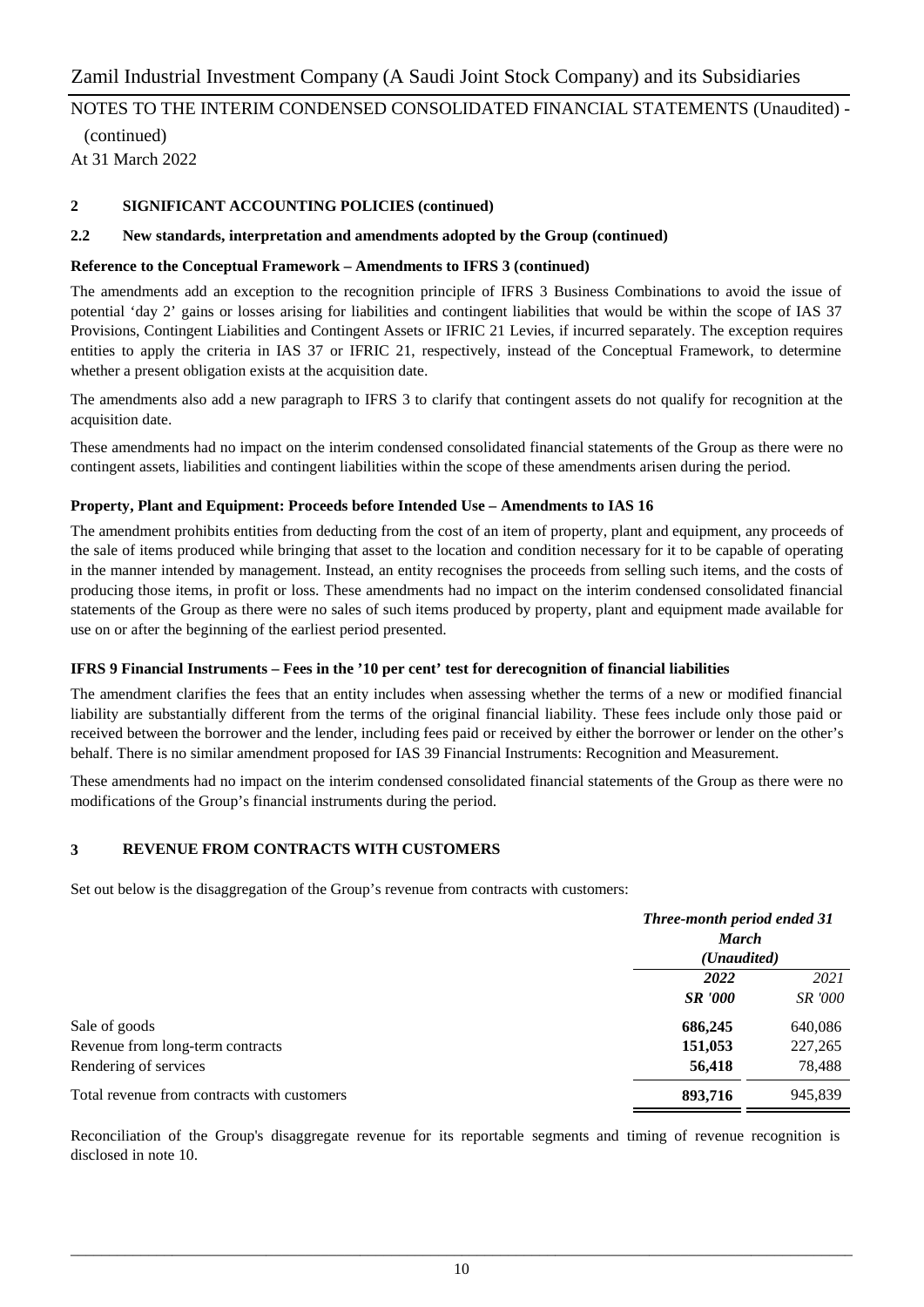(continued) At 31 March 2022

#### **4 ZAKAT AND INCOME TAX**

#### *a) Zakat*

The provision for the period is based on zakat base of the Company and its wholly owned Saudi subsidiaries as a whole and individual zakat base of other Saudi subsidiaries (2021: same).

The zakat assessments of the Company and its wholly owned Saudi subsidiaries as a whole have been agreed with the Zakat, Tax and Customs Authority ("the "ZATCA") up to 2013. The ZATCA issued the assessments for the years 2014 to 2018 with an additional liability of SR 229.3 million against which the Group has filed appeals against these assessments. The Appeals are under the review of General Secretariate of Zakat, Tax and Customs Committees (GSTC) and its Appeal Committee.

The management believes that the outcome will be in the favor of the Group, accordingly, no additional provision has been provided. Declarations for the years 2019 and 2020 have been filed with ZATCA. However, the assessments have not yet been raised by the ZATCA.

#### *b) Income tax*

Income tax provision is provided for in accordance with authorities in which the Group's subsidiaries operate outside the Kingdom of Saudi Arabia. Income tax has been computed based on the managements' understanding of the income tax regulations enforced in their respective countries.

The income tax regulations are subject to different interpretations, and the assessments to be raised by the tax authorities could be different from the income tax returns filed by the respective company.

#### *c) Deferred tax*

During the period, the Group has booked a net deferred tax benefit of SR 6 thousands (31 March 2021: net deferred tax benefit of SR 621 thousands).

#### **5 DISCONTINUED OPERATIONS**

During the prior year, the executive management had decided to discontinue with certain subsidiaries operations. The results of these operations have been classified as discontinued operations in the consolidated statement of profit or loss. The results of the discontinued operations for the period are presented below:

|                                             |               | 31 March |
|---------------------------------------------|---------------|----------|
|                                             | 31 March 2022 | 2021     |
|                                             | <b>SR'000</b> | SR'000   |
| Revenues                                    |               | 1,250    |
| Expenses                                    | (1,002)       | (2,888)  |
| Operating loss                              | (1,002)       | (1,638)  |
| Finance costs                               | (489)         | (514)    |
| Loss from discontinued operations           | (1, 491)      | (2,152)  |
| The net cash flows incurred are as follows: |               |          |
| Operating                                   | 2,616         | 7,940    |
| Investing                                   |               | 81       |
| Financing                                   | (3,106)       | (1,177)  |
| Net cash (outflow) inflow                   | (490)         | 6,844    |
| Earnings per share:                         |               |          |
|                                             |               | 31 March |

|                                                                            | 31 March 2022 | 2021          |
|----------------------------------------------------------------------------|---------------|---------------|
|                                                                            | <b>SR'000</b> | <i>SR'000</i> |
| Basic and diluted earning loss for the period from discontinued operations | (0.02)        | (0.04)        |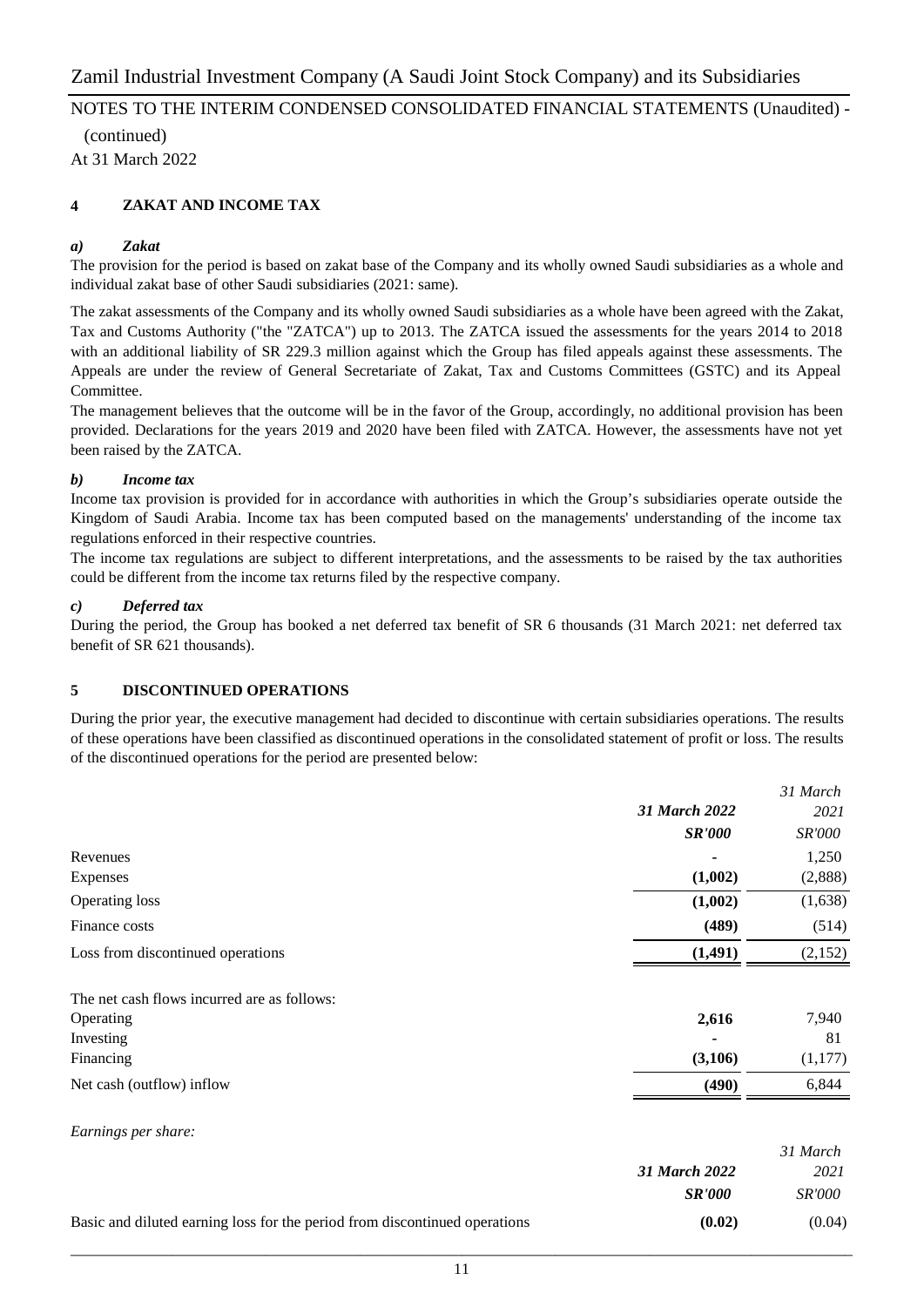(continued) At 31 March 2022

#### **6 PROPERTY, PLANT AND EQUIPMENT**

During the three-month period ended 31 March 2022, the Group has acquired assets with a cost of SR 6 million (threemonth period ended 31 March 2021: SR 16 million) and charged depreciation to the interim condensed consolidated statement of income of SR 23 million (three-month period ended 31 March 2021: SR 25 million). Assets with a net book value of SR 1,298 thousands were disposed by the Group during the three months ended 31 March 2022 (31 March 2021: SR 138 thousands), resulting in loss on disposal of SR 658 thousands (31 March 2021: Loss of SR 39 thousands).

#### **7 SHARE CAPITAL**

The authorised, issued and fully paid share capital of the Company is divided into 60 million shares (31 December 2021: same) of SR 10 each.

#### **8 CONTINGENT LIABILITIES**

The Group's bankers have issued performance and payments guarantees, on behalf of the Group, amounting to SR 1,071 million (31 December 2021: SR 1,253 million).

#### **9 RELATED PARTY TRANSACTIONS AND BALANCES**

Related parties represent major shareholders, directors and key management personnel of the Group, and entities controlled or significantly influenced by such parties.

The Group in the normal course of business carries out transactions with various related parties. Transactions with related parties included in the interim condensed consolidated statement of income are as follows:

| Relationship and name of related party                                          | Nature of transactions | <b>Three-month</b><br>period ended 31 March<br>(Unaudited) |                  |  |
|---------------------------------------------------------------------------------|------------------------|------------------------------------------------------------|------------------|--|
|                                                                                 |                        | 2022                                                       | 2021             |  |
| Entity with significant influence over the Group<br>Zamil Group Holding Company | Sales                  | <b>SR</b> '000<br>3,766                                    | SR '000<br>2,302 |  |
|                                                                                 | <b>Purchases</b>       | 8,590                                                      | 3,508            |  |
| Other related parties                                                           | <b>Sales</b>           | 149                                                        | 130              |  |

The compensation to the key management personnel during the period amounted to SR 1,508 thousands (31 March 2021: SR 1,239 thousands).

Pricing policies and terms of payments of transactions with related parties are approved by the Board of Directors. Outstanding balances at the period-end are unsecured, interest free and settled in cash.

Amounts due from related parties at 31 March 2022 amounting to SR 49,391 thousands (31 December 2021: SR 49,047 thousands) have been included in the accounts receivable in interim condensed consolidated statement of financial position. Amounts due to related parties at 31 March 2022 amounting to SR 22,248 thousands (31 December 2021: SR 19,655 thousands) have been included in the accounts payable in interim condensed consolidated statement of financial position.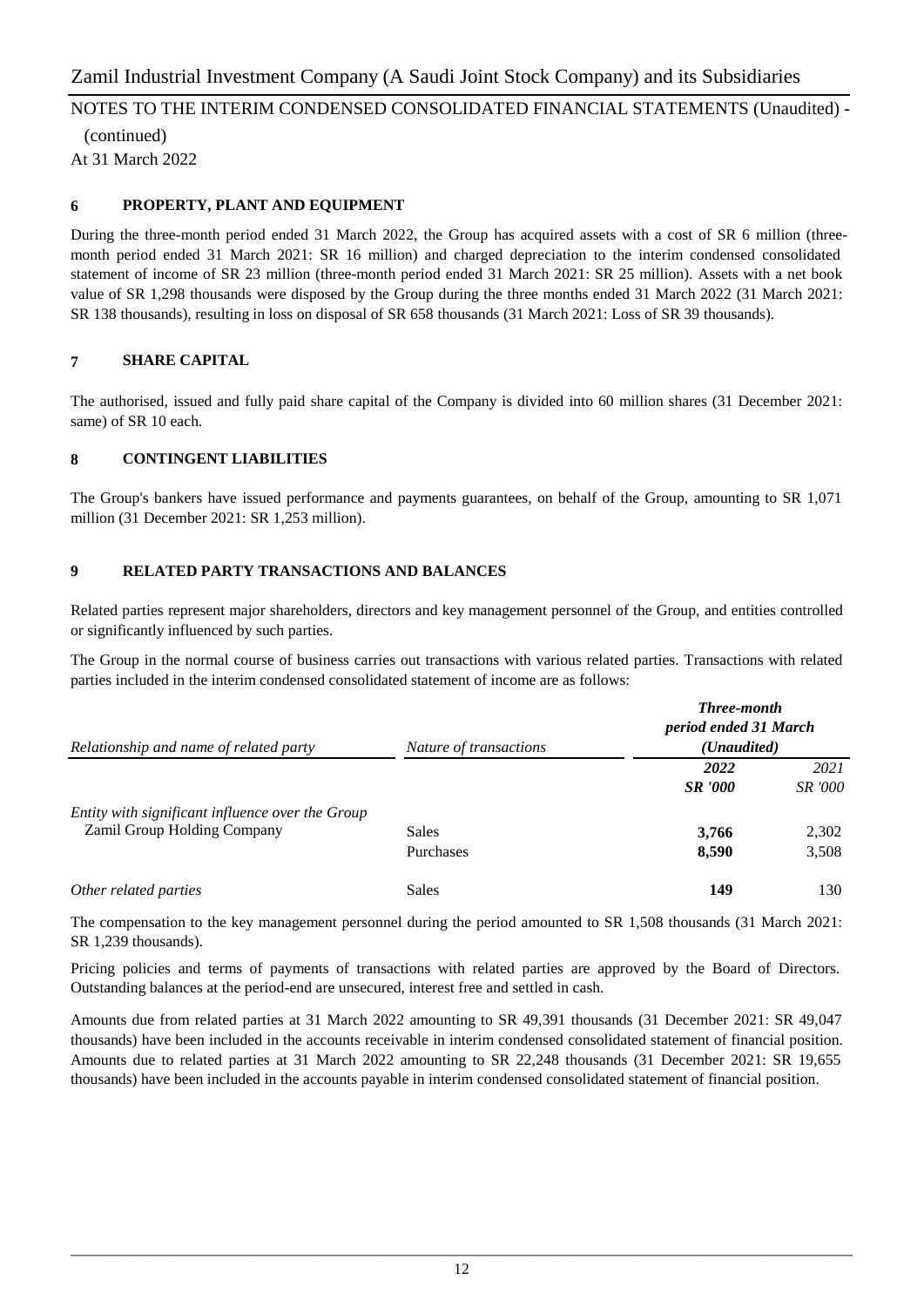## NOTES TO THE INTERIM CONDENSED CONSOLIDATED FINANCIAL STATEMENTS (Unaudited) -

 (continued) At 31 March 2022

#### **10 SEGMENTAL INFORMATION**

For management purposes, the Group is organised into business units based on its products and services and has four reportable segments, as follows:

- The air conditioners industry, which is engaged in production of window, split and central air conditioners, electrical and gas ovens, automatic dryers, microwave ovens, air-conditioning ducts/channels, household refrigerators, automatic washing machines and installation, maintenance, operation and leasing of air conditioning and refrigeration systems.
- The steel industry, which is engaged in construction, managing and operating industrial projects, constructing, managing and operating airports and warehouses, constructing and providing fire protection services for building and structures, building, repairing and maintaining the communication towers, business of steel sheets works, heavy equipment and its spare parts, storage tanks, installation containers and pumps and implementation of electric works.
- The insulation industry, which is engaged in production of complete line of insulation products including fiberglass for using in thermal insulation of central air conditioners, pre-insulated pipes, glass wool, rock wool and engineering plastic foam insulations.
- Corporate and others, which are engaged in providing corporate and shared services, training and investment activities.

No operating segments have been aggregated to form the above reportable operating segments. The Board of directors monitors the operating results of its business units separately for the purpose of making decisions about resource allocation and performance assessment. Segment performance is evaluated based on income and is measured consistently in the interim condensed consolidated financial statements.

#### *Business segments*

|                                                                  | For the three-month period ended 31 March 2022 (SR '000) |                |                               |                         |                   |                                 |              |  |
|------------------------------------------------------------------|----------------------------------------------------------|----------------|-------------------------------|-------------------------|-------------------|---------------------------------|--------------|--|
|                                                                  | Air<br>conditioner<br>industry                           | Steel industry | <i>Insulation</i><br>industry | Corporate<br>and others | Total<br>segments | Adjustments<br>and eliminations | Consolidated |  |
| Revenue from contracts<br>with customers:                        |                                                          |                |                               |                         |                   |                                 |              |  |
| External customer                                                | 324,811                                                  | 520,526        | 48,136                        | 243                     | 893,716           |                                 | 893,716      |  |
| Inter-segment                                                    |                                                          |                | 2,479                         |                         | 2,479             | (2, 479)                        |              |  |
|                                                                  | 324,811                                                  | 520,526        | 50,615                        | 243                     | 896,195           | (2, 479)                        | 893,716      |  |
| Finance lease income                                             | 3,080                                                    |                |                               |                         | 3,080             |                                 | 3,080        |  |
| Total revenue                                                    | 327,891                                                  | 520,526        | 50,615                        | 243                     | 899,275           | (2, 479)                        | 896,796      |  |
| Timing of revenue recognition:                                   |                                                          |                |                               |                         |                   |                                 |              |  |
| At a point in time                                               | 241,123                                                  | 453,161        | 50,615                        | 243                     | 745,142           | (2, 479)                        | 742,663      |  |
| Over time                                                        | 83,688                                                   | 67,365         |                               |                         | 151,053           |                                 | 151,053      |  |
|                                                                  | 324,811                                                  | 520,526        | 50,615                        | 243                     | 896,195           | (2, 479)                        | 893,716      |  |
| Gross profit                                                     | 21,297                                                   | 57,930         | 15,777                        | 243                     | 95,247            | 704                             | 95,951       |  |
| Operating (loss) profit                                          | (27,711)                                                 | (1,370)        | 3,720                         | (3,359)                 | (28, 720)         | 1,267                           | (27, 453)    |  |
| Unallocated (expenses) profit:<br>Share in results of associates |                                                          |                |                               |                         |                   |                                 |              |  |
| and a joint venture                                              |                                                          |                |                               |                         |                   |                                 | (1,043)      |  |
| Other income, net                                                |                                                          |                |                               |                         |                   |                                 | 3,719        |  |
| Finance costs                                                    |                                                          |                |                               |                         |                   |                                 | (15, 021)    |  |
| Loss before zakat and income tax from continuing operations      |                                                          |                |                               |                         |                   |                                 | (39,798)     |  |
| Zakat and income tax                                             |                                                          |                |                               |                         |                   |                                 | (9,136)      |  |
| Net loss for the period from continuing operations               |                                                          |                |                               |                         |                   |                                 | (48, 934)    |  |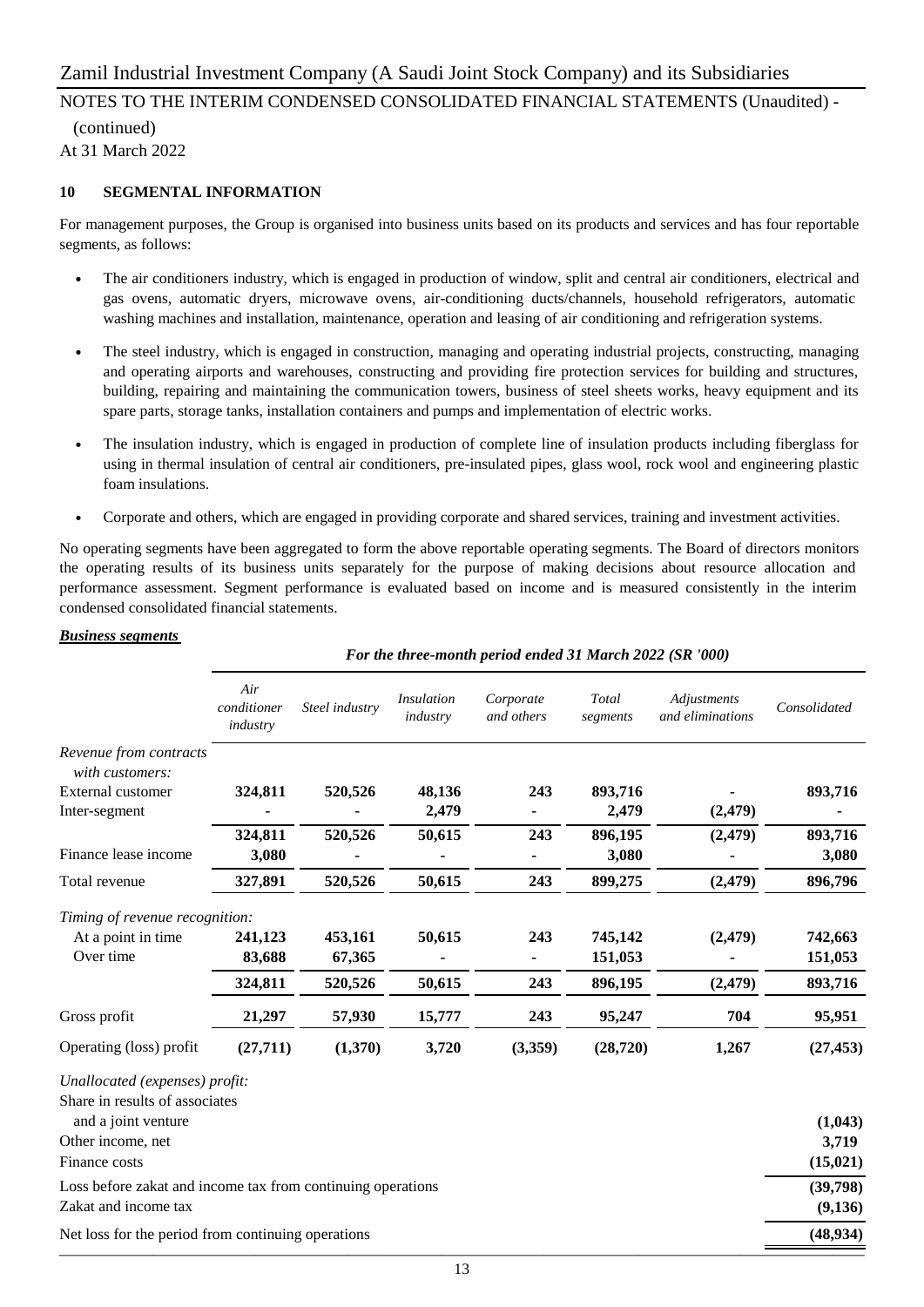# NOTES TO THE INTERIM CONDENSED CONSOLIDATED FINANCIAL STATEMENTS (Unaudited) -

#### (continued) At 31 March 2022

#### **10 SEGMENTAL INFORMATION (continued)**

|                                                               | For the three-month period ended 31 March 2021 (SR '000) |                |                               |                         |                   |                                 |              |  |  |  |
|---------------------------------------------------------------|----------------------------------------------------------|----------------|-------------------------------|-------------------------|-------------------|---------------------------------|--------------|--|--|--|
|                                                               | Air<br>conditioner<br>industry                           | Steel industry | <b>Insulation</b><br>industry | Corporate<br>and others | Total<br>segments | Adjustments<br>and eliminations | Consolidated |  |  |  |
| Revenue from contracts<br>with customers:                     |                                                          |                |                               |                         |                   |                                 |              |  |  |  |
| External customer                                             | 392,073                                                  | 499,762        | 53,769                        | 235                     | 945,839           |                                 | 945,839      |  |  |  |
| Inter-segment                                                 | 92                                                       |                | 3,180                         |                         | 3,272             | (3,272)                         |              |  |  |  |
|                                                               | 392,165                                                  | 499,762        | 56,949                        | 235                     | 949,111           | (3,272)                         | 945,839      |  |  |  |
| Finance lease income                                          | 3,342                                                    |                |                               |                         | 3,342             |                                 | 3,342        |  |  |  |
| Total revenue                                                 | 395,507                                                  | 499,762        | 56,949                        | 235                     | 952,453           | (3,272)                         | 949,181      |  |  |  |
| Timing of revenue recognition:                                |                                                          |                |                               |                         |                   |                                 |              |  |  |  |
| At a point in time                                            | 285,204                                                  | 379,458        | 56,949                        | 235                     | 721,846           | (3,272)                         | 718,574      |  |  |  |
| Over time                                                     | 106,961                                                  | 120,304        |                               | $\blacksquare$          | 227,265           |                                 | 227,265      |  |  |  |
|                                                               | 392,165                                                  | 499,762        | 56,949                        | 235                     | 949,111           | (3,272)                         | 945,839      |  |  |  |
| Gross profit (loss)                                           | 60,721                                                   | 56,734         | 19,701                        | (381)                   | 136,775           | 1,250                           | 138,025      |  |  |  |
| Operating profit (loss)                                       | 9,309                                                    | 3,372          | 8,862                         | (4, 411)                | 17,132            | 1,250                           | 18,382       |  |  |  |
| Unallocated income (expenses):                                |                                                          |                |                               |                         |                   |                                 |              |  |  |  |
| Share in results of associates<br>and a joint venture         |                                                          |                |                               |                         |                   |                                 | 4,019        |  |  |  |
| Other income, net                                             |                                                          |                |                               |                         |                   |                                 | 4,171        |  |  |  |
| Finance costs                                                 |                                                          |                |                               |                         |                   |                                 | (11,500)     |  |  |  |
| Profit before zakat and income tax from continuing operations |                                                          |                |                               |                         |                   |                                 | 15,072       |  |  |  |
| Zakat and income tax                                          |                                                          |                |                               |                         |                   |                                 | (2,769)      |  |  |  |
| Net profit for the period from continuing operations          |                                                          |                |                               |                         |                   |                                 | 12,303       |  |  |  |

|                                                 | At 31 March 2022 (SR '000)     |                        |                        |                         |                        |                                 |                        |  |
|-------------------------------------------------|--------------------------------|------------------------|------------------------|-------------------------|------------------------|---------------------------------|------------------------|--|
|                                                 | Air<br>conditioner<br>industry | Steel industry         | Insulation<br>industry | Corporate<br>and others | Total<br>segments      | Adjustments<br>and eliminations | Consolidated           |  |
| Total assets<br>Total liabilities               | 2,972,275<br>2,475,350         | 2,369,422<br>1,710,029 | 444,268<br>156,431     | 462,580<br>823,953      | 6,248,545<br>5,165,763 | (235, 273)<br>(235, 274)        | 6,013,272<br>4,930,489 |  |
| Others:                                         |                                |                        |                        |                         |                        |                                 |                        |  |
| Investment in associates<br>and a joint venture |                                |                        | ٠                      | 65,221                  | 65,221                 | ۰                               | 65,221                 |  |
| Capital expenditure                             | 852                            | 4.022                  | 847                    | 271                     | 5,992                  |                                 | 5,992                  |  |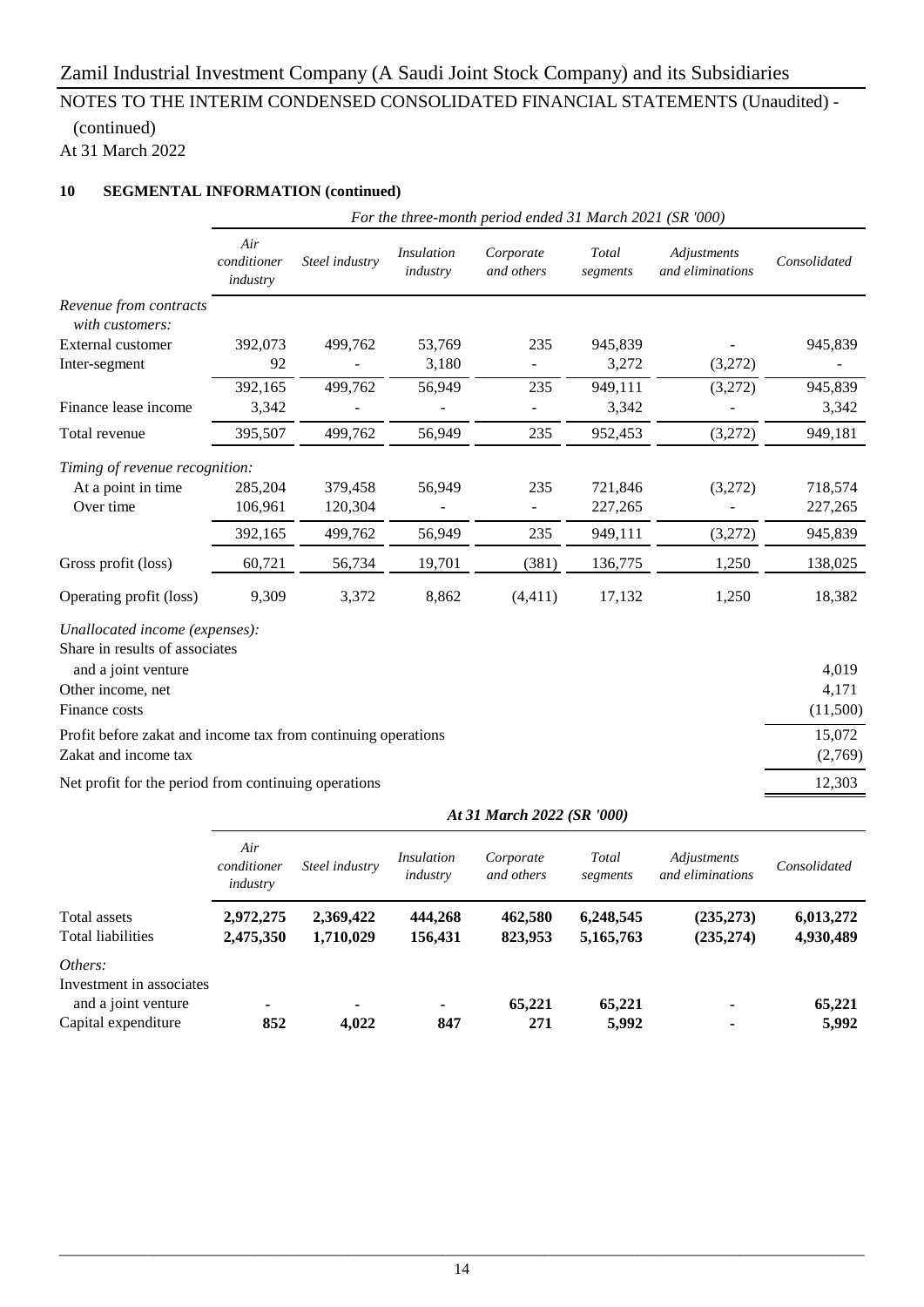#### (continued) At 31 March 2022

#### **10 SEGMENTAL INFORMATION (continued)**

|                          | At 31 December 2021 (SR '000)  |                |                        |                         |                   |                                 |              |
|--------------------------|--------------------------------|----------------|------------------------|-------------------------|-------------------|---------------------------------|--------------|
|                          | Air<br>conditioner<br>industry | Steel industry | Insulation<br>industry | Corporate<br>and others | Total<br>segments | Adjustments<br>and eliminations | Consolidated |
| Total assets             | 2,711,002                      | 2,282,580      | 451,340                | 440,755                 | 5,885,677         | (161, 598)                      | 5,724,079    |
| <b>Total liabilities</b> | 2,186,596                      | 1,607,483      | 165,372                | 776,602                 | 4,736,053         | (161, 598)                      | 4,574,455    |
| Others:                  |                                |                |                        |                         |                   |                                 |              |
| Investment in associates |                                |                |                        |                         |                   |                                 |              |
| and a joint venture      | ۰                              |                | ۰                      | 91,264                  | 91,264            |                                 | 91,264       |
| Capital expenditure      | 10,596                         | 12,849         | 20,015                 | 9,869                   | 53,329            |                                 | 53,329       |

Inter-segment revenues are eliminated upon consolidation and reflected in the 'adjustments and eliminations' column. All other adjustments and eliminations are part of detailed reconciliations presented further below. Capital expenditure consist of additions of property, plant and equipment.

#### **Geographic information**

|                                  | For the three-month |             |
|----------------------------------|---------------------|-------------|
|                                  | ended 31 March      |             |
|                                  | <b>2020</b>         | 2021        |
|                                  | <b>SR '000</b>      | SR '000     |
| Revenue from external customers: |                     |             |
| Saudi Arabia                     | 619,678             | 722,377     |
| Other Asian countries            | 154,945             | 105,800     |
| Africa                           | 122,173             | 121,004     |
|                                  | 896,796             | 949,181     |
|                                  | 31 March            | 31 December |
|                                  | 2022                | 2021        |
|                                  | <b>SR '000</b>      | SR '000     |
| Non-current operating assets:    |                     |             |
| Saudi Arabia                     | 694,211             | 713,671     |
| Other Asian countries            | 93,412              | 95,374      |
| Africa                           | 65,036              | 67,144      |
|                                  | 852,659             | 876,189     |

Non-current operating assets for this purpose consist of property, plant and equipment and right-of-use assets.